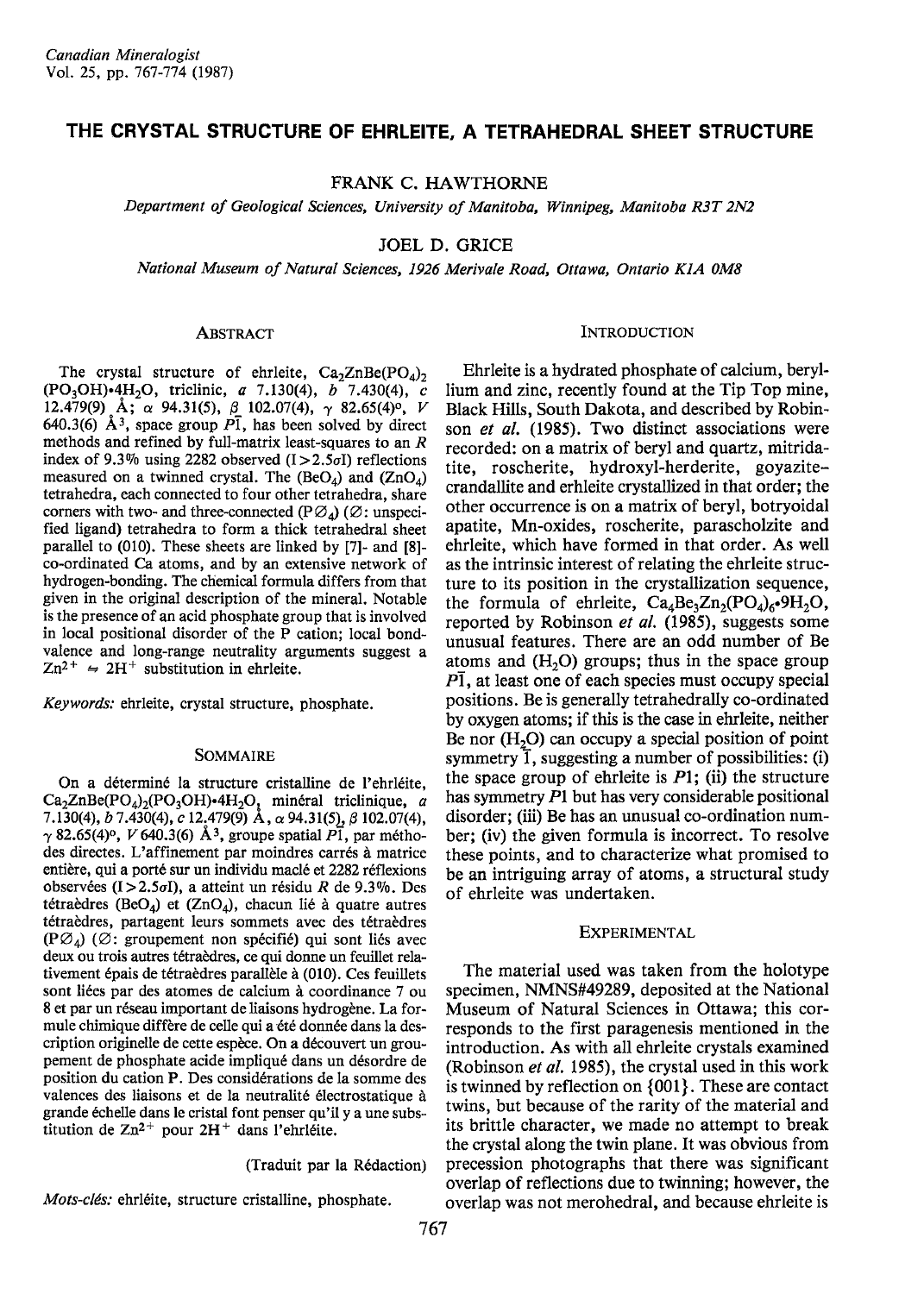| TABLE 1. |  |  |  |  |  |  | EHRLEITE: CRYSTAL DATA AND REFINEMENT INFORMATION |  |
|----------|--|--|--|--|--|--|---------------------------------------------------|--|
|----------|--|--|--|--|--|--|---------------------------------------------------|--|

| a           | 7.130(4)           |                     | Crystal size (mm)                                                                                              | 0.16x0.28x0.40                  |  |  |  |  |  |
|-------------|--------------------|---------------------|----------------------------------------------------------------------------------------------------------------|---------------------------------|--|--|--|--|--|
| Ъ           |                    | 7.430(4)            | Radiation                                                                                                      | MoKa, Graphite<br>monochromated |  |  |  |  |  |
| ¢           |                    | 12.479(9)           | Total unique   Fo!                                                                                             | 2911                            |  |  |  |  |  |
| $\alpha$    | 94.31(5)           |                     | No. of [Fo], I>2.50I                                                                                           | 2648                            |  |  |  |  |  |
| ß           | 102.07(4)          |                     | No. of Fol used                                                                                                | 2282                            |  |  |  |  |  |
| ۲           | $82.65(4)^{\circ}$ |                     | R (observed)                                                                                                   | 9.3%                            |  |  |  |  |  |
| v           |                    | $640.3(6)$ $8^3$    | wR (observed)                                                                                                  | 10.3%                           |  |  |  |  |  |
| Space Group |                    | ΡĨ                  |                                                                                                                |                                 |  |  |  |  |  |
|             |                    | Unit cell contents: | $2[\text{Ca}_2\text{ZnBe}(\text{PO}_h)_{\mathcal{D}}(\text{PO}_3\text{OH})$ .4H <sub>2</sub> O]                |                                 |  |  |  |  |  |
|             | R                  |                     | $= 2( F_O - F_C )/2 F_O $                                                                                      |                                 |  |  |  |  |  |
|             |                    |                     | $\text{wR} = [ \text{zw} (\text{Fol} - \text{Fe}])^2 / \text{zw} \text{Fo}^2 ]^{\frac{1}{2}}$ , $\text{w} = 1$ |                                 |  |  |  |  |  |
|             |                    |                     |                                                                                                                |                                 |  |  |  |  |  |

triclinic, no simple relationship between single and overlapped reflections was apparent.

The crystal was mounted on a Nicolet  $R3m$  automated four-circle diffractometer equipped with a Mo X-ray tube. Twenty-five reflections were measured on a random orientation photograph and aligned automatically. Some of the reflections gave problems because of double maxima due to partial overlap of reflections from different components of the twin; these were replaced by others until twenty-five satisfactory reflections were aligned. With the fairly relaxed constraint that only thirteen of the twentyfive reflections have to be satisfied, the correct cell was found, and all of the reflections were indexed. This cell and its corresponding orientation matrix corresponded to one of the twin components; reflections with (near) integral indices also (usually) belonged to the same twin component, and reflections having nonintegral indices were found to belong to the other twin component. Deletion of the latter reflections followed by least-squares refinement gave a much better cell, and identified two more reflections from the other component of the twin. Final least-squares refinement gave adequate precision; the resulting cell-parameters are given in Table 1, together with other information pertinent to data collection and final refinement.

Intensity data were collected according to the method of Hawthorne (1985). A total of 3214 reflections was measured over one asymmetric unit out to a maximum  $2\theta$  of 60 $^{\circ}$ . Ten strong reflections uniformly distributed with regard to  $2\theta$  were measured at 10 $\degree$  intervals of  $\psi$  (the azimuthal angle corresponding to rotation of the crystal about its diffraction vector) from 0 to  $350^\circ$ . These data were used to calculate an ellipsoidal absorption-correction; because the crystal is a twin, the absorption correction was not particularly accurate, and the merging  $R$  index was only 5.490 for the azimuthal data. One hundred and forty reflections were rejected for unequal backgrounds on each side of the peak; scan profiles showed that these are all partly overlapped reflections from different components of the twin. Standard data-reduction resulted in29ll reflections, of which 2648 were considered as observed  $(I > 2.5\sigma I)$ .

### SOLUTIoN AND REFINEMENT

Scattering curves for neutral atoms, together with coefficients of anomalous dispersion, were taken from Cromer & Mann (1968) and Cromer & Liberman (1970), respectively. R indices are of the form given in Table I and are expressed as percentages.

Inspection of the precession photographs showed that the majority  $(>70\%)$  of the reflections were unaffected by overlap, and consequently the twinning was not considered during the first stages of the solution of the structure. The structure was solved by direct methods assuming the space group  $\overline{PI}$ . The phase set with the highest combined figure of merit gave a solution for one Zn, two Ca and three P atoms that converged to an  $R$  index of 38%. Successive difference-Fourier maps located the oxygen atoms and a Be atom, and full-matrix least-squares refinement converged to an  $R$  index of 18.9%. Inspection of the list of structure factors showed many reflections for which  $|F_{o}| \gg |F_{c}|$ , presumably the result of overlap due to twinning. However, it was apparent that the structural model was also not correct, as the current formula,  $Ca_4Be_2Zn_2(PO_4)_3.9H_2O$ , was not electrostatically neutral. It was necessary to discard overlapped reflections, but it was also necessary not to discard single reflections that did not agree because of current inadequacies of the structural model. Consequently, we proceeded by iteratively discarding a few structure factors with the largest positive  $\Delta F$  (=  $|F_{o}|-|F_{c}|$ ) values, followed by a cycle of least-squares refinement and calculation of a difference-Fourier map with a structural model in the space group  $P1$ . This process gradually reduced to a model with an R index of 9.4% for 2426 reflections; the space group was still  $P1$ , but there was no obvious noncentrosymmetric character to the structure, and atoms related by an apparent centre of symmetry tended to show high correlations of parameters. This is to be expected when a centrosymmetric structure is refined in a noncentrosymmetric space-group. Conversion to the space group  $P\bar{I}$  gave the same  $R$  index. However, the one additional atomic position found during this sequence did not immediately seem to make stereochemical sense; there was one "atom" 1.80 Å from P(3), 1.56 Å from  $O(12)$  and 1.81 Å from  $OW(2)$  ( $OW = H<sub>2</sub>O$ ). The isotropic temperature-factor of P(3) was 0.016, significantly larger than those of P(l) and P(2)  $(=0.0075)$ , suggesting that the scattering at P(3) was slightly less than that appropriate for a fully occupied P site. This suggested that either P(3) or the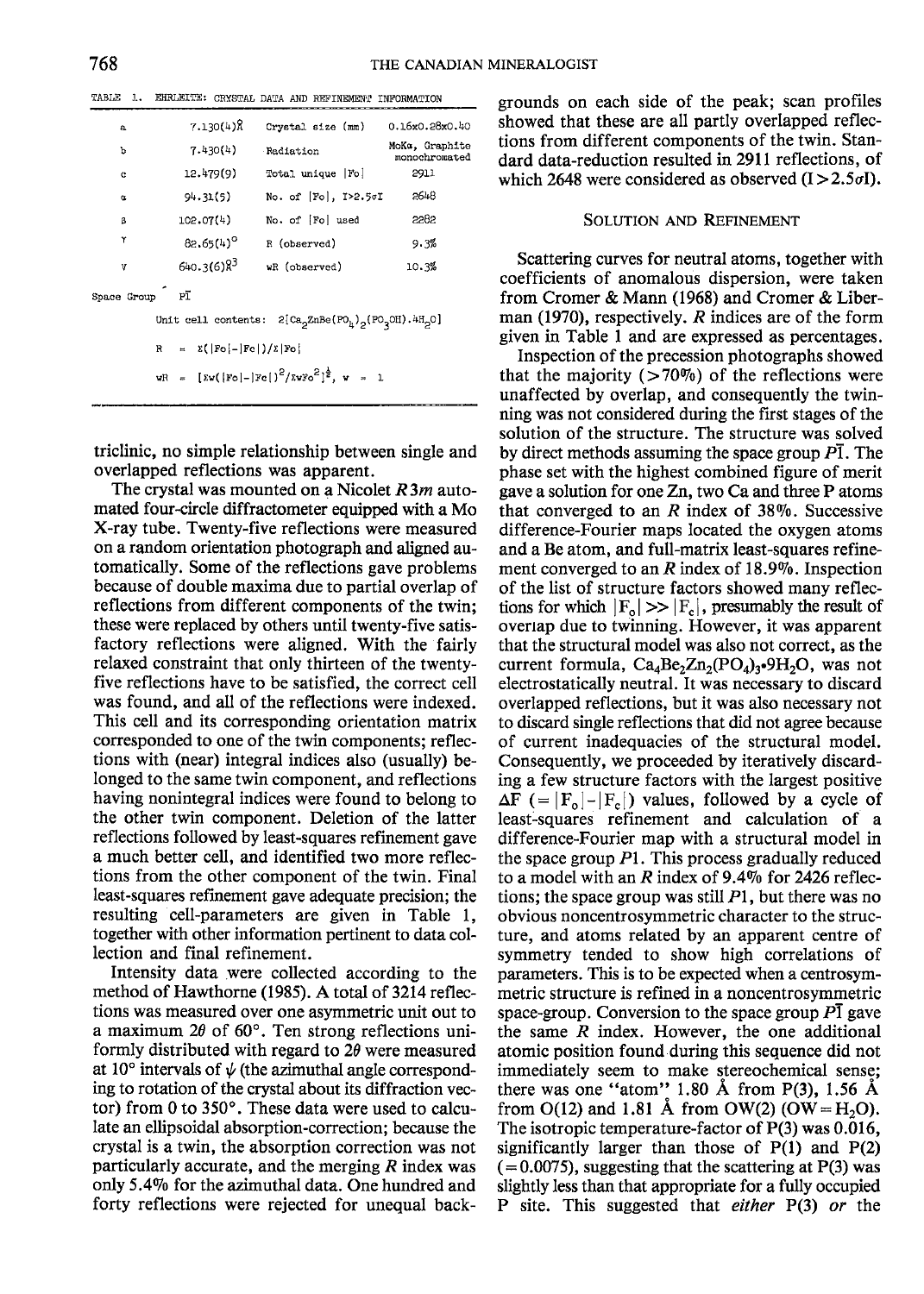anomalous atomic position was occupied, charge balance being most easily satisfied by partial occupancy of each site by P. This last site was designated  $P(4)$ , and the occupancies of  $P(3)$  and  $P(4)$ were initially set such that their sum was unity; their temperature factors were fixed at the mean value of P(l) and P(2). Least-squares refinement of all variables, including the occupancies but not the temperature factors of *both* the  $P(3)$  and  $P(4)$  positions, resulted in convergence at an  $R$  index of 9.3%. The temperature factors of P(3) and P(4) were adjusted to be equal to the mean value for  $P(1)$  and  $P(2)$ , and the full-matrix least-squares refinement was repeated. The joint occupancy of the  $P(3)$  and  $P(4)$  positions was  $0.896(9) + 0.108(8) = 1.004(12)$ ; the unconstrained convergence to total joint occupancy of 1.0 P supports the disordered model. Careful inspection of the region in the difference-Fourier map failed to show the corresponding disordered oxygen atoms for the lower-occupancy configuration; this is perhaps not surprising in view of the problems with twinning and the small amount of scattering expected for onetenth of an oxygen atom.

Final atomic positions are given in Table 2, selected interatomic distances and angles in Tables 4 and 5, and an empirical bond-valence analysis in Table 6. Observed and calculated structure-factors (Table 3) may be obtained from the Depository of Unpublished Data, CISTI, National Research Council of Canada, Ottawa, Ontario KIA 0S2.

#### **DISCUSSION**

### Description of the structure

There are three unique P positions in ehrleite, one of which shows some positional disorder. Each of the  $P$  atoms is co-ordinated by four oxygen atoms in a tetrahedral arrangement showing a typical range of bond lengths and angles. The variation in  $P - Q$ bond lengths correlates well with the local bondvalence requirements of the anions (Table 6). This is particularly notable for the P(3) tetrahedron, which is a  $(PO<sub>3</sub>OH)$  acid phosphate group. The  $O(10)$ oxygen is an (OH) group, requiring less than the average  $P - O$  bond-valence of 1.25 v.u., and consequently the  $P(3) - O(10)$  bond is significantly longer than the other  $P - O$  bonds in the structure.

There is one unique Zn position in the structure, and the Zn atom is tetrahedrally co-ordinated by four oxygen atoms. There is not much dispersion in the Zn – O bond lengths (<0.02 Å), but the  $(ZnO_4)$ tetrahedron shows considerable angular distortion (Table 3). There is one unique Be position, again tetrahedrally co-ordinated by four oxygen atoms, with a typical range of bond distances and angles. The variation in  $Zn - O$  and Be - O distances can be rationalized in terms of the local anion bond-

| TABLE 2. |  | ATOMIC PARAMETERS FOR EHRLETTE |  |
|----------|--|--------------------------------|--|
|          |  |                                |  |

|            | x             | y             | $\mathbf{z}$ | $U(x10^4)$ |
|------------|---------------|---------------|--------------|------------|
| Ca(1)      | 0.2746(3)     | 0.0009(3)     | 0.5520(2)    | 100(3)     |
| Ca(2)      | 0.0190(3)     | 0.9548(3)     | 0.2076(2)    | 147(5)     |
| Zn         | 0.1424(2)     | 0.4630(2)     | 0.1820(1)    | 129(3)     |
| P(1)       | 0.0542(4)     | 0.2810(3)     | 0.3790(2)    | 79(5)      |
| P(2)       | 0.3587(4)     | 0.6943(3)     | 0.3773(2)    | 83(5)      |
| $P(3)^{1}$ | 0.2454(4)     | 0.3698(4)     | $-0.0403(2)$ | $81^3$     |
| $P(4)^2$   | 0.142(3)      | 0.366(3)      | 0.815(2)     | $81^3$     |
| Be         | 0.2675(18)    | 0.4992(17)    | 0.5492(11)   | 80(23)     |
| O(1)       | $-0.0047(11)$ | 0.0951(9)     | 0.3918(6)    | 112(14)    |
| 0(5)       | 0.1367(11)    | 0.2617(10)    | 0.2713(7)    | 124(15)    |
| 0(3)       | 0.2187(11)    | 0.3139(10)    | 0.4800(7)    | 145(15)    |
| O(4)       | $-0.1094(11)$ | 0.4355(10)    | 0.3723(6)    | 120(15)    |
| O(5)       | 0.4184(11)    | 0.8860(10)    | 0.3927(7)    | 133(15)    |
| O(6)       | 0.2643(11)    | 0.6708(10)    | 0.4751(7)    | 134(15)    |
| O(7)       | 0.2098(11)    | 0.6833(10)    | 0.2705(7)    | 144(15)    |
| O(8)       | 0.5264(11)    | 0.5440(10)    | 0.3687(6)    | 125(15)    |
| O(9)       | 0.3212(12)    | 0.4261(11)    | 0.0807(7)    | 171(16)    |
| O(10)      | 0.4326(12)    | 0.3277(10)    | $-0.0941(7)$ | 155(16)    |
| O(11)      | 0.1467(13)    | 0.2013(11)    | $-0.0552(7)$ | 200(17)    |
| 0(12)      | 0.1224(12)    | 0.5277(10)    | $-0.0993(7)$ | 146(15)    |
| OW(1)      | 0.4563(12)    | $-0.1817(11)$ | 0.6981(7)    | 164(16)    |
| OW (2)     | 0.1986(11)    | 0.2079(10)    | 0.7054(7)    | 141(15)    |
| ow(3)      | $-0.2512(13)$ | 0.1624(12)    | 0.1374(8)    | 232(18)    |
| OV (4)     | 0.2661(15)    | 0.9749(13)    | 0.1104(9)    | 293(21)    |

 $\frac{1}{2}P(3)$  occupancy = 0.890(9);  $\frac{2}{P(4)}$  occupancy = 0.107(8);  $3$ fixed during refinement.

| TABLE 4.                                                                                                                      | SELECTED BOND-LENGTHS                                                                        | $(\lambda)$                                                                                                                                     | IN EHRLEITE                                                                                |
|-------------------------------------------------------------------------------------------------------------------------------|----------------------------------------------------------------------------------------------|-------------------------------------------------------------------------------------------------------------------------------------------------|--------------------------------------------------------------------------------------------|
| $P(1)-O(1)$<br>$P(1)-O(2)$<br>$P(1)-O(3)$<br>$P(1)-O(4)$                                                                      | 1.523(8)<br>1.565(9)<br>1.559(8)<br>1,522(7)                                                 | $P(3)-O(9)$<br>$P(3)-O(10)$<br>$P(3)-O(11)$<br>$P(3)-O(12)$                                                                                     | 1.539(9)<br>1.601(9)<br>1.494(9)<br>1.512(8)                                               |
| $< P(1)-O$                                                                                                                    | 1.542                                                                                        | $< P(3)-0>$                                                                                                                                     | 1.537                                                                                      |
| $P(2)-O(5)$<br>$P(2)-O(6)$<br>$P(2)-O(7)$<br>$P(2)-O(8)$                                                                      | 1.526(8)<br>1.542(10)<br>1,525(8)<br>1.543(8)                                                | $P(4)-O(12)$<br>$P(4)-P(3)$                                                                                                                     | 1.56(2)<br>1.80(2)                                                                         |
| $< P(2)-0>$                                                                                                                   | 1.534                                                                                        |                                                                                                                                                 |                                                                                            |
| $Zn-0(2)$<br>$Zn - O(7)$<br>Zn-0(9)<br>Zn-O(12)a                                                                              | 1.941(8)<br>1.959(8)<br>1.956(9)<br>1.948(8)                                                 | $Be-0(3)$<br>$Be-O(4)$ b<br>$Be-0(6)$<br>$Be-O(8)c$                                                                                             | 1.607(14)<br>1,648(16)<br>1.626(16)<br>1.616(14)                                           |
| $\tan-0$                                                                                                                      | 1.951                                                                                        | <be-0></be-0>                                                                                                                                   | 1.624                                                                                      |
| $Ca(1)-O(1)$<br>Ca(1)-0(1)d<br>$Ca(1)-O(3)$<br>Ca(1)-0(5)e<br>Ca(1)-0(5)c<br>$Ca(1)-O(6)$ e<br>$Ca(1)-OW(1)$<br>$Ca(1)-OW(2)$ | 2.577(7)<br>2.386(9)<br>2.511(8)<br>2.471(9)<br>2.393(8)<br>2.570(8)<br>2.403(8)<br>2.469(8) | $Ca(2)-O(1)$ f<br>$Ca(2)-O(2)$ f<br>$Ca(2)-O(7)$<br>$Ca(2)-O(11)$ a<br>$Ca(2)-OW(2)$<br>$Ca(2)-OW(3)$ f<br>$Ca(2)-OH(4)$<br><ca(2)-0></ca(2)-0> | 2.481(8)<br>2.544(8)<br>2.371(7)<br>2.332(8)<br>2.536(9)<br>2.365(9)<br>2.363(12)<br>2.427 |
| $<$ Ca $(1)$ -0>                                                                                                              | 2.473                                                                                        |                                                                                                                                                 |                                                                                            |
| $OW(1)-O(2)$<br>$OW(1)-O(8)$                                                                                                  | 2.840(11)<br>2.743(11)                                                                       | $OW(3)-O(11)$<br>OW(3)-0(12)                                                                                                                    | 2.880(12)<br>2.693(13)                                                                     |
| $ON(2)-O(4)$<br>OW(2)-0(5)?                                                                                                   | 2.840(10)<br>3.198(11)                                                                       | OW(4)-O(10)<br>$OW(4)-O(11)$                                                                                                                    | 2.929(12)<br>2.691(13)                                                                     |
| $0(10)-0(9)$                                                                                                                  | 2.666(12)                                                                                    |                                                                                                                                                 |                                                                                            |
| $\overline{x}, \overline{1-y}, \overline{z}$ ;<br>a:<br>$e: x,y-1,z;$                                                         | b: $\bar{x}, 1-y, 1-z;$<br>$f: x,y+1,z.$                                                     | $c: 1-x, 1-y, 1-z;$                                                                                                                             | $d: \bar{x}, \bar{y}, 1-z;$                                                                |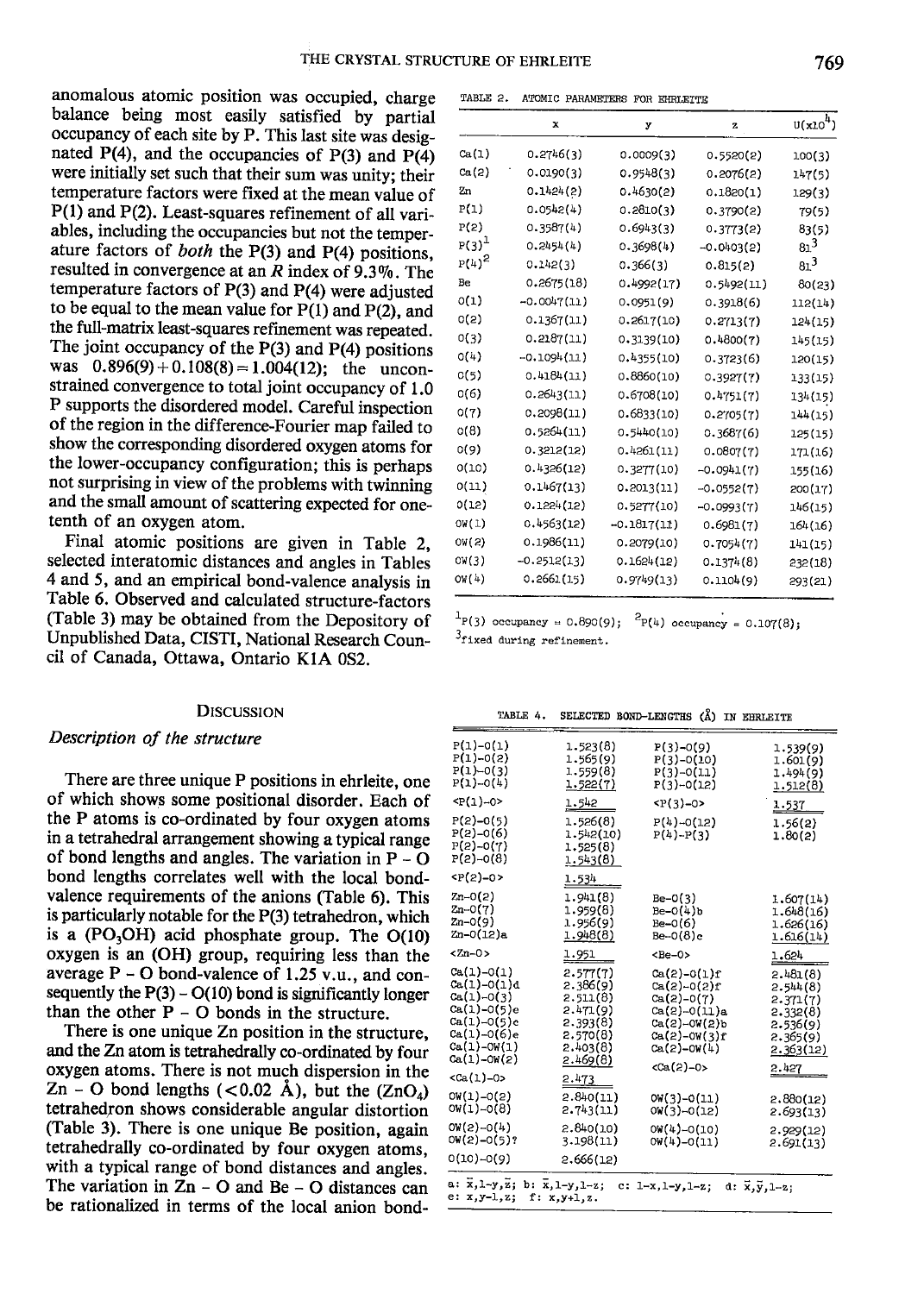| 0(1)-0(2)<br>0(1)-0(3)<br>0(1)-0(4)<br>0(2)-0(3)<br>0(2)–0(4)<br>0(3)-0(4)<br><0--0>P(1)                                                                                                                                                                                                                       | 2.458(12)<br>2.460(11)<br>2.560(10)<br>2.558(11)<br>2.536(11)<br><u>2.535(10)</u><br>2.517                                                                                                                                                     | $o(1)-P(1)-o(2)$<br>0(1)-P(1)-0(3)<br>$O(1)-P(1)-O(4)$<br>0(2)-P(1)-0(3)<br>0(2)-P(1)-0(4)<br>$O(3)-P(1)-O(4)$<br><0--P(1)-0>                                                                                                                                                                                                                                                                                                                                                         | 105.5(4)<br>105.9(4)<br>$\begin{array}{l} 114.3(4) \\ 109.9(5) \\ 100.5(4) \\ 110.6(4) \end{array}$<br>109.5                                                                                                            |
|----------------------------------------------------------------------------------------------------------------------------------------------------------------------------------------------------------------------------------------------------------------------------------------------------------------|------------------------------------------------------------------------------------------------------------------------------------------------------------------------------------------------------------------------------------------------|---------------------------------------------------------------------------------------------------------------------------------------------------------------------------------------------------------------------------------------------------------------------------------------------------------------------------------------------------------------------------------------------------------------------------------------------------------------------------------------|-------------------------------------------------------------------------------------------------------------------------------------------------------------------------------------------------------------------------|
| 0(5)–0(6)<br>0(5)-0(7)<br>0(5)–0(8)<br>0(6)-0(7)<br>0(6)–0(8)<br>0(7)-0(8)<br><0-0>P(2)                                                                                                                                                                                                                        | 2.447(12)<br>2.467(11)<br>2.575(10)<br>$2.509(12)$<br>$2.558(12)$<br>$2.473(10)$<br>$2.505$                                                                                                                                                    | 0(5)-P(2)-0(6)<br>$0(5)-P(2)-0(7)$<br>$0(5)-P(2)-0(8)$<br>$0(6)-P(2)-0(7)$<br>$0(6)-P(2)-0(8)$<br>$0(7)-P(2)-0(8)$<br>$<0-P(2)-0>$                                                                                                                                                                                                                                                                                                                                                    | 105.8(5)<br>107.9(4)<br>113.9(4)<br>109.8(5)<br>112.0(4)<br><u>107.3(4)</u><br>109.5                                                                                                                                    |
| 0(9)-0(10)<br>0(9)-0(11)<br>0(9)-0(12)<br>0(10)-0(11)<br>0(10)-0(12)<br>0(11)-0(12)<br><0-0>P(3)                                                                                                                                                                                                               | 2.502(13)<br>2.537(11)<br>2.506(11)<br>2.499(13)<br>2.494(11)<br>2.505(12)<br>2.507                                                                                                                                                            | 0(9)-P(3)-0(10)<br>0(9)-P(3)-0(11)<br>0(9)-P(3)-0(12)<br>$0(10)-P(3)-0(11)9(10)-P(3)-0(12)0(11)-P(3)-0(12)$<br>$<0-P(3)-0$                                                                                                                                                                                                                                                                                                                                                            | 105.6(5)<br>113.5(5)<br>110.4(4)<br>107.6(5)<br>106.4(5)<br><u>112.8(5)</u><br>109.4                                                                                                                                    |
| 0(3)-0(4)b<br>0(3)-0(6)<br>0(3)-0(8)c<br>$0(4)$ b-0(6)<br>0(4)b-0(8)c<br>0(6)-0(8)c<br><0-0>Be                                                                                                                                                                                                                 | 2.680(11)<br>2.720(11)<br>2.595(10)<br>2.608(13)<br>2.609(11)<br>2.685(10)<br>2.650                                                                                                                                                            | $0(3)-Be-0(4)b$<br>$0(3) - Be - 0(6)$<br>$0(3)$ -Be- $0(8)$ c<br>$0(4)$ b-Be-0(6)<br>$O(4)$ b-Be- $O(8)$ c<br>$0(6)$ -Be- $0(8)$ c<br>$<0 - Be - O$                                                                                                                                                                                                                                                                                                                                   | 110.9(9)<br>114.5(9)<br>107.3(8)<br>105.6(8)<br>106.2(8)<br><u>111.9(9)</u><br>109.4                                                                                                                                    |
| 0(2)-0(7)<br>0(2)-0(9)<br>0(2)-0(12)a<br>0(7)-0(9)<br>0(7)-0(12)a<br>0(9)-0(12)a<br><0-0>Zn                                                                                                                                                                                                                    | 3.242(11)<br>3.323(13)<br>2.927(10)<br>3.100(12)<br>3.310(11)<br>3.194(12)<br>3.183                                                                                                                                                            | $O(2) - Zn - O(7)$<br>$O(2)-Zn-O(9)$<br>$O(2)$ -Zn- $O(12)$ a<br>$O(7)-Zn-O(9)$<br>0(7)-Zn-9(12)a<br>0(9)-Zn-0(12)a<br>$<0 - Zn - 0$                                                                                                                                                                                                                                                                                                                                                  | 112.5(3)<br>117.0(3)<br>97.7(3)<br>104.7(4)<br>115.8(3)<br><u>109.7(3)</u><br>109.6                                                                                                                                     |
| $0(1)-0(3)$<br>0(1)-0W(2)<br>0(1)-0(1)d<br>$0(1)-0(5)$ e<br>$0(1)-0(6)$ e<br>$O(3)-OW(2)$<br>$0(3)-0(5)$ e<br>$0(3)-0(5)$ c<br>OW(1)-OW(2)<br>OW(1)-O(1)d<br>OW(1)-O(5)e<br>OW(1)-0(5)c<br>OW(1)-0(6)e<br>ow(2)-0(1)d<br>0W(2)-0(5)c<br>0(1)b-0(6)e<br>$0(5)$ e- $0(5)$ c<br>$0(5)e-0(6)e$<br>$<$ 0-0> $Ca(1)$ | 2.460(11)<br>3.944(12)<br>3.124(16)<br>3.207(1)<br>3.579(13)<br>3.014(12)<br>3.504(10)<br>3.014(10)<br>3.228(10)<br>3.180(11)<br>3.830(12)<br>2.864(12)<br>3.023(11)<br>2.851(10)<br>3.197(12)<br>3.041(11)<br>3.147(11)<br>2.447(12)<br>3.147 | $O(1) - Ca(1) - O(3)$<br>$O(1) - Ca(1) -OW(2)$<br>$O(1) - Ca(1) - O(1)d$<br>$0(1)$ -Ca $(1)$ -0 $(5)$ e<br>$0(1)$ -Ca $(1)$ -O $(6)$ e<br>$O(3)$ -Ca(1)-OW(2)<br>$0(3)$ -Ca $(1)$ -O(5)e<br>$O(3)$ -Ca $(1)$ -O $(5)$ c<br>$OW(1)-Ca(1)-OW(2)$<br>$OW(1)-Ca(1)-O(1)d$<br>OW(1)-Ca(1)-O(5)e<br>$OW(1)-Ca(1)-O(5)c$<br>0W(1)-Ca(1)-0(6)e<br>$OW(2) - Ca(1) - O(1)d$<br>OW(2)-Ca(1)-O(5)c<br>$0(1)b - Ca(1) - 0(6)e$<br>$0(5)$ e-Ca $(1)$ -0 $(5)$ c<br>0(5)e-Ca(1)-0(6)e<br><0-Ca(1)-0> | 57.8(2)<br>102.8(2)<br>78.0(3)<br>78.9(2)<br>88.1(2)<br>$74.5(3)$<br>89.5(3)<br>75.8(3)<br>83.0(3)<br>83.2(3)<br>$103.6(3)$<br>73.4(3)<br>74.9(3)<br>71.9(3)<br>82.2(3)<br>75.6(3)<br>80.6(3)<br><u>58.0(3)</u><br>79.5 |
| 0(7)-0W(4)<br>$0(7)-0(1)$ f<br>0(7)-0(11)a<br>$O(7) - OW(2)$ b<br>$0W(4)-0(2)$ f<br>OW(4)-O(11)a<br>0(1)f-0(2)f<br>$O(1)$ f-OW $(2)$ b<br>$O(1)$ f-OW(3)f<br>0(2)f-0W(3)f<br>0(11)a-0W(2)b<br>0(11)a-0W(2)b<br>0(11)a-0W(3)f<br>0W(2)b-0W(3)f<br>≺0–0>Ca(2)                                                    | 3.170(14)<br>3.612(13)<br>3.368(11)<br>2.991(11)<br>3.008(13)<br>3.295(14)<br>2.458(12)<br>5.851(10)<br>3.331(11)<br>3.063(12)<br>3.091(11)<br>2.879(10)<br><u>3.434(12)</u><br><u>3.119</u>                                                   | $O(7)-Ca(2)-ON(4)$<br>$0(7)-Ca(2)-0(1)f$<br>$0(7)-Ca(2)-0(11)a$<br>$O(7)$ -Ca $(2)$ -OV $(2)$ b<br>$OW(4)-Ca(2)-O(2)f$<br>OW(4)-Ca(2)-O(11)a<br>0(1)f-Ca(2)-0(2)f<br>$0(1) f - Ca(2) - 0W(2)b$<br>$0(1) f - Ca(2) - 0W(3)f$<br>$0(2) f - Ca - 0W(3)f$<br>$0(11)a - Ca(2) - 0W(2)b$<br>$O(11)a-Ca(2)-OW(3)f$<br>$OW(2)b - Ca(2) - OW(3)f$<br><0-Ca(2)-0>                                                                                                                               | 84.1(3)<br>96.2(3)<br>91.5(3)<br>75.1(3)<br>$75.1(3)$<br>$75.5(3)$<br>$89.1(3)$<br>$58.6(3)$<br>$69.3(3)$<br>$86.8(3)$<br>$77.1(3)$<br>$78.7(3)$<br>75.6(3)<br>88.9(3)<br>$\frac{80.5}{80.5}$                           |

TABLE 5. SELECTED INTERATOMIC DISTANCES  $(\hat{X})$  and angles  $(\hat{C})$ IN EITRI,EITE

valence requirements of the structure. There are two unique Ca positions, Ca(l) co-ordinated by eight atoms, six of oxygen and two  $(H<sub>2</sub>O)$  groups, and

 $Ca(2)$  co-ordinated by seven atoms, four of oxygen and three  $(H<sub>2</sub>O)$  groups.

The structure of ehrleite is illustrated in Figure 1. The sheet-like nature of the structure is immediately apparent; the P, Be and Zn tetrahedra share corners to form a thick sheet parallel to (010). Sandwiched between these sheets and linking them are layers of Fl- and [8]-co-ordinated Ca atoms. Details of the sheet can be seen in Figure 2. The  $(BeO<sub>A</sub>)$  and  $(ZnO<sub>A</sub>)$  tetrahedra are 4-connected, that is they each link to four other tetrahedra, whereas the  $(PO<sub>A</sub>)$  tetrahedra are not;  $P(1)$  and  $(P2)$  are 3-connected, both linking to two  $(BeO<sub>4</sub>)$  tetrahedra and one  $(ZnO<sub>4</sub>)$  tetrahedron, and P(3) is 2-connected, linking to two  $(ZnO_4)$  tetrahedra. This is the maximum connectivity allowed without having  $P - O - P$  linkages, a linkage that seems to be fairly unstable (with respect to hydrolysis?) in natural minerals.

The details of the intersheet linkage are best seen in Figure 3. The [8]-co-ordinated Ca(l) links to three oxygen atoms of each adjacent sheet, and the coordination polyhedron is completed by two  $(H<sub>2</sub>O)$ groups. The  $[7]$ -co-ordinated Ca(2) links to two oxygen atoms of each adjacent sheet, and the coordination polyhedron is completed by three  $(H_2O)$ groups. Intersheet linkage is increased through hydrogen bonding from the  $(H<sub>2</sub>O)$  groups to oxygen anions of the sheets. Although the hydrogen atoms were not located directly from the X-ray data, a sensible hydrogen-bond arrangement could be derived from local bond-valence requirements (Table O and the local geometry around each (OH) and  $(H<sub>2</sub>O)$  group. In Table 6, bond valences of the hydrogen bonds were assigned such that the bondvalence sums around the donor anions are ideal (2 v.u. in all cases). The amount and strength of the hydrogen-bonding attest to its importance in the ehrleite structure; only four of the twelve oxygen anions in the sheet are not hydrogen-bond acceptors. The acid phosphate hydroxy group, O(10), is of particular interest, as it is bonded to P(3) and to no other (non-hydrogen) cation. As one would expect from local bond-valence considerations, the  $P(3) - O(10)$ distance of 1.60 Å is quite long for a  $P - O$  bond, with a bond-valence value of 1.06 v.u.; this would suggest that the hydrogen of the O(10) hydroxyl group would show no significant hydrogen-bonding. However, the O(10) oxygen also acts as a hydrogenbond acceptor for the OW(4) group, and hence can also act a hydrogen-bond donor to O(9), which satisfies the local bond-valence requirements about O(9).

### Disorder

One of the phosphorus atoms in the structure seems to show positional disorder over two distinct positions P(3) and P(4), with an occupancy ratio of about 9:1. Unfortunately, the corresponding oxygen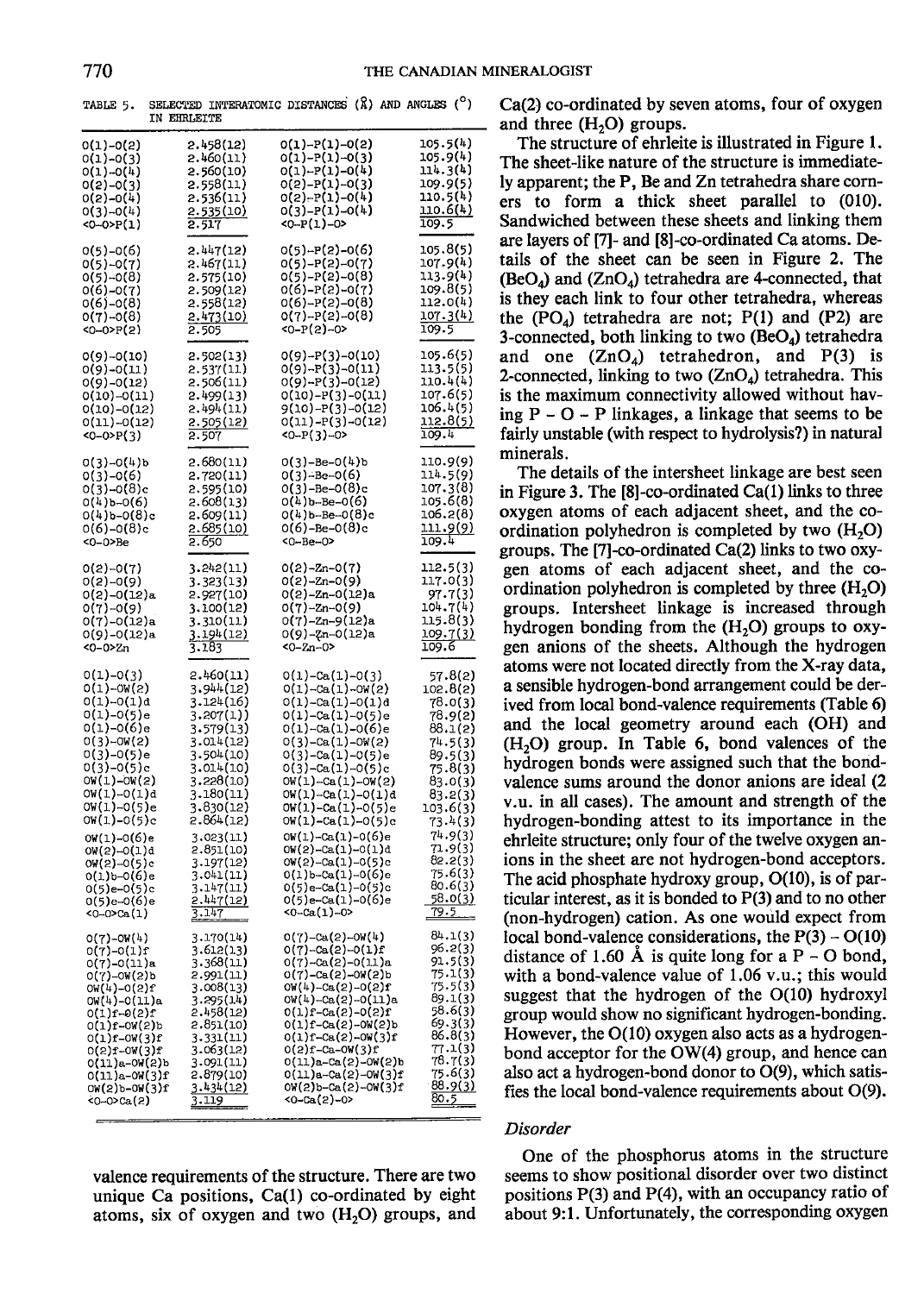# THE CRYSTAL STRUCTURE OF EHRLEITE

|       | P(1)         | P(2)  | P(3)  | Be    | Zn    | Ca(1)           |       |       |             |       | $ca(2)$ OW(1) <sup>1</sup> OW(1) <sup>2</sup> OW(2) <sup>1</sup> OW(2) <sup>2</sup> OW(3) <sup>1</sup> OW(3) <sup>2</sup> OW(4) <sup>1</sup> OW(4) <sup>2</sup> H(10) |       |       |             |       |       | Σ      |
|-------|--------------|-------|-------|-------|-------|-----------------|-------|-------|-------------|-------|-----------------------------------------------------------------------------------------------------------------------------------------------------------------------|-------|-------|-------------|-------|-------|--------|
|       | $0(1)$ 1.310 |       |       |       |       | 0.198<br>0.300  | 0.243 |       |             |       |                                                                                                                                                                       |       |       |             |       |       | 2.051  |
| O(2)  | 1.166        |       |       |       | 0.527 |                 | 0.212 |       | 0.145       |       |                                                                                                                                                                       |       |       |             |       |       | 2.050  |
| O(3)  | 1.185        |       |       | 0.535 |       | 0.228           |       |       |             |       |                                                                                                                                                                       |       |       |             |       |       | 1.948  |
| O(4)  | 1.314        |       |       | 0.483 |       |                 |       |       |             | 0.233 |                                                                                                                                                                       |       |       |             |       |       | 2.030  |
| O(5)  |              | 1.299 |       |       |       | 0.248<br>0.295  |       |       |             |       | (0.233)                                                                                                                                                               |       |       |             |       |       | 2.075  |
| O(6)  |              | 1.242 |       | 0.510 |       | 0.201           |       |       |             |       |                                                                                                                                                                       |       |       |             |       |       | 1,962  |
| O(7)  |              | 1.303 |       |       | 0.498 |                 | 0.310 |       |             |       |                                                                                                                                                                       |       |       |             |       |       | 2.111  |
| O(8)  |              | 1.239 |       | 0.523 |       |                 |       | 0.145 |             |       |                                                                                                                                                                       |       |       |             |       |       | 1.907  |
| O(9)  |              |       | 1.253 |       | 0.501 |                 |       |       |             |       |                                                                                                                                                                       |       |       |             |       | 0.215 | 1.969  |
| O(10) |              |       | 1.057 |       |       |                 |       |       |             |       |                                                                                                                                                                       |       |       |             | 0.158 | 0.785 | 2,000  |
| O(11) |              |       | 1.423 |       |       |                 | 0.339 |       |             |       |                                                                                                                                                                       |       |       | 0.157 0.158 |       |       | 2.077  |
| 0(12) |              |       | 1.352 |       | 0.516 |                 |       |       |             |       |                                                                                                                                                                       | 0.157 |       |             |       |       | 2.025  |
| OW(1) |              |       |       |       |       | 0.289           |       |       | 0.855 0.855 |       |                                                                                                                                                                       |       |       |             |       |       | 1.999  |
| OW(2) |              |       |       |       |       | 0.249           | 0.216 |       |             | 0.767 | 0.767                                                                                                                                                                 |       |       |             |       |       | 1.999  |
| OW(3) |              |       |       |       |       |                 | 0.315 |       |             |       |                                                                                                                                                                       | 0.843 | 0.843 |             |       |       | 2.001. |
| OW(4) |              |       |       |       |       |                 | 0.316 |       |             |       |                                                                                                                                                                       |       |       | 0.842       | 0.842 |       | 2,000  |
| Σ     | 4.925        | 5.083 | 5.085 | 2.051 |       | $2.042$ $2.008$ | 1.951 | 1.0   | 1.0         | 1.0   | 1.0                                                                                                                                                                   | 1.0   | 1.0   | 1.0         | 1.0   | 1.0   |        |
| ≖     |              |       |       |       |       |                 |       |       |             |       |                                                                                                                                                                       |       |       |             |       |       |        |

TABLE 6. BOND-VALENCE\* TABLE FOR EHRLEITE

calculated from the curves of Brown (1981); bond-valences are in v.u. (valence units).



FIG. 1. The structure of ehrleite projected down  $Z$ ; in this view, the different tetrahedra are not distinguished, and the Ca atoms are represented by filled circles.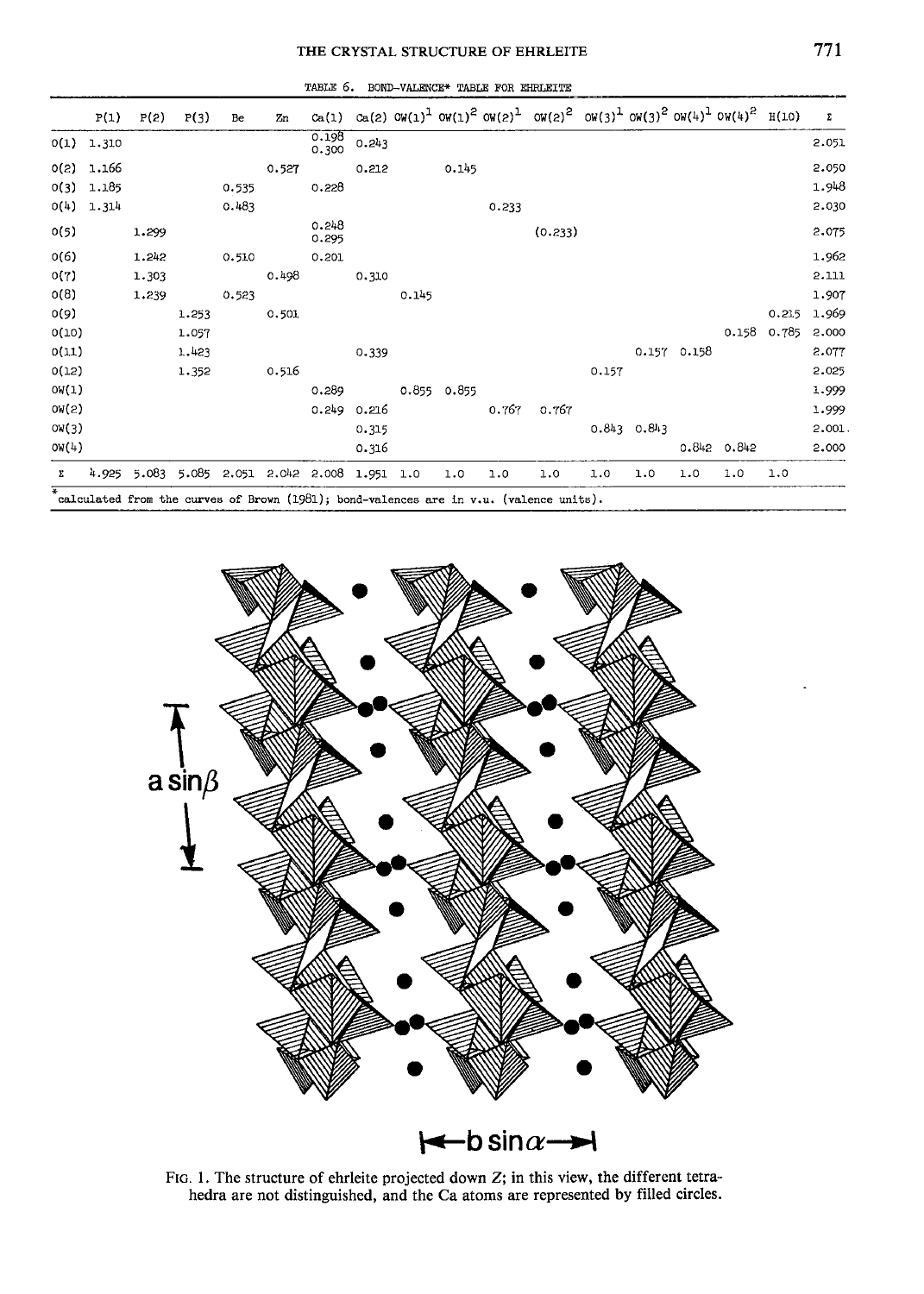

Ftc. 2. The structure of erhleite viewed down Y, perpendicular to the plane of the tetrahedral sheet: p tetrahedra are dashed, Zn tetrahedra are shown by stars, and Be tetrahedra are indicated by large dots. Note that the Zn and Be tetrahedra are connected to four other tetrahedra, whereas the P tetrahedra are connected to only two or three other tetrahedra.

atoms about the P(4) position could not be seen because of the small amount of scattering expected from them, combined with the problems of working with a twinned crystal. However, inspection of the local geometry does suggest a possible reason for this disorder.

 $P(4)$  has a normal P – O bond separation of 1.56<br>Å from the O(12) oxygen, but much longer non- $P(4)$  has a normal P – O bond separation of 1.56 bonded separations ( $>2$  Å) from the remaining oxygen atoms around the P(3) positions; in addition,  $P(4)$  – OW(2) is 1.81 Å. When the P(4) position is occupied by phosphorus, the P(3) position is vacant, and the O(10) oxygen is no longer bonded to a phosphorus atom. Conversely, there is a short separation between  $P(4)$  and  $OW(2)$ , a distance of 1.81 Å. Thus it would seem reasonable to suggest that when  $P(4)$ is occupied, the  $O(10)$  anion is an  $(H<sub>2</sub>O)$  group (now not bonded to a non-hydrogen cation) and relaxes away from the P(4) position, and the O(12) anion is an  $(OH)$  group, moving toward  $P(4)$  and becoming the acid part of its co-ordination polyhedron. The details of the other anions presumably

bonded to  $P(4)$  are not clear; possibly  $O(11)$  moves toward  $P(4)$  when it is occupied. Certainly the  $P(4)$ - Zn separation of 2.26 A is extremely short; the Zn position may be unoccupied when P(4) is occupied. The isotropic temperature-factor of Zn is significantly higher than those of the other tetrahedrally co-ordinated cations (Table 2), suggesting that only approximately 9090 occupancy of this position is feasible. No additional electron-density was seen in the final difference-maps that could possibly be due to an additional partly occupied Zn position. Consequently, any vacancies at the Zn position would need to be compensated by introducing additional positive charge to the structure, presumably in the form of hydrogen atoms. This mechanism would then solve the local bond-valence imbalance around the  $O(9)$  anion when  $P(4)$  is occupied and  $Zn$  is empty; two hydrogen atoms bond to O(9), making it an  $(H<sub>2</sub>O)$  group and compensating for the bondvalence loss from the unoccupied P(3) and Zn positions, and maintaining long-range electroneutrality owing to the vacancy at the Zn position.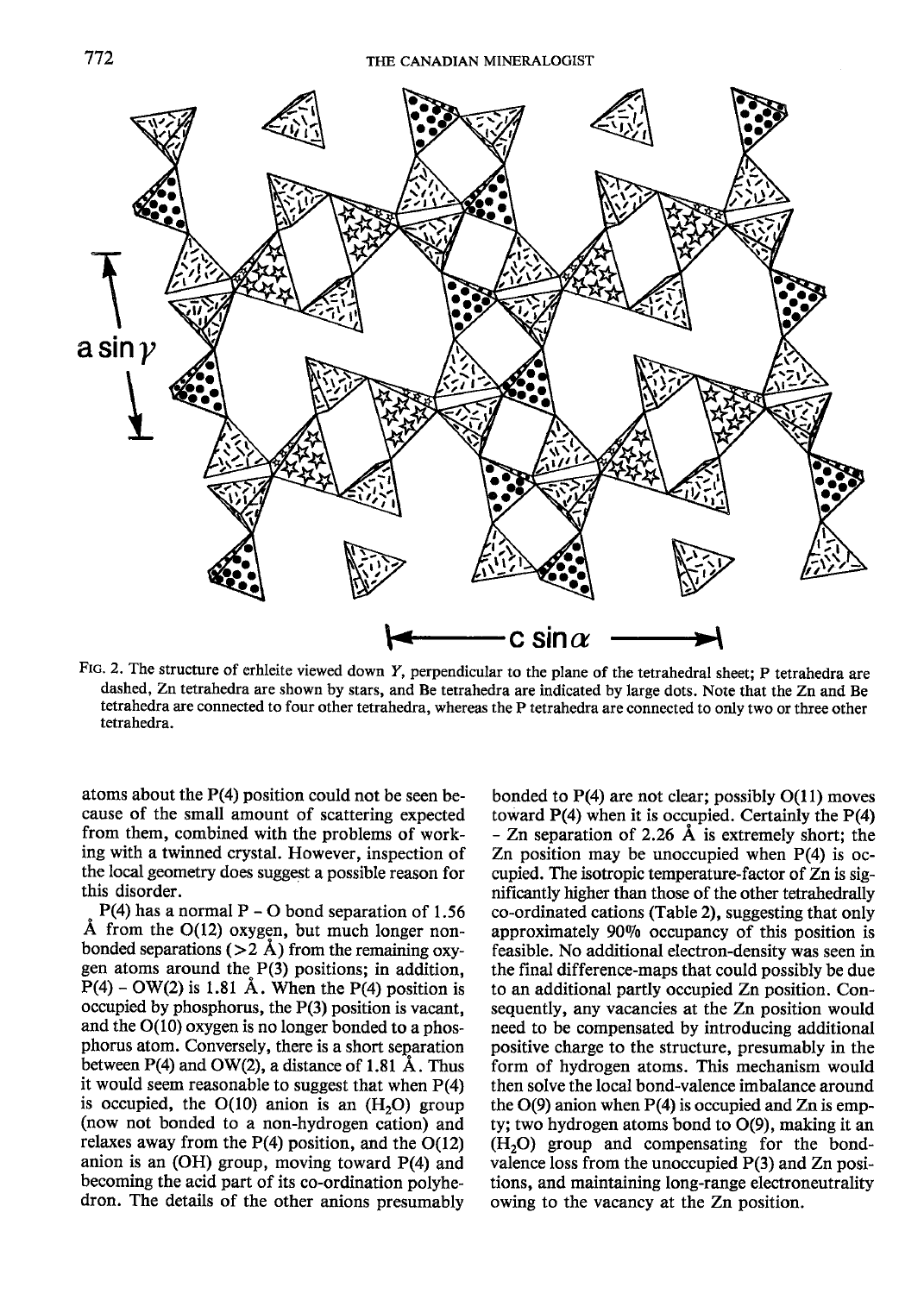

FIG. 3. The structure of ehrleite viewed down  $X_i$ ; the legend is as in Figure 2, with Ca atoms shown as filled circles, and  $(H<sub>2</sub>O)$  groups as starred circles. The sheets are linked by [7]- and [8]-co-ordinated Ca atoms; only one of each type is shown for clarity.

# The chemical formula of ehrleite

Robinson et al. (1985) reported the formula of ehrleite as  $Ca_4Be_3Zn_2(PO_4)_6.9H_2O$ , whereas the present results give a formula of  $2[Ca<sub>2</sub>ZnBe(PO<sub>4</sub>)<sub>2</sub>$  $(PO<sub>3</sub>OH)$   $(H<sub>2</sub>O)<sub>4</sub>$ , ignoring the aspects of positional disorder in the structure. The latter is a more simple formula from a structural viewpoint, as it does not require the extensive positional disorder or very low symmetry that would be necessary for the original formula. However, the positional disorder of the acid phosphate group discussed above does suggest some compositional complications. The P(3) position is occupied by P only 90% of the time; when the  $P(4)$ position is occupied by  $P(10\% \text{ of the time})$ , then the associated Zn position is probably vacant, and an adjacent oxygen atom becomes an  $(H<sub>2</sub>O)$  group. This would suggest the following modified formula:  $2[Ca_2Zn_{1-x}BeH_{2x}(PO_4)_2(PO_3OH)$ -4H<sub>2</sub>O]. In this regard, it is noteworthy that the originally proposed

formula had 9H<sub>2</sub>O, and Be in stoichiometric excess in Zn.

#### ACKNOWLEDGEMENTS

This work was funded by the Natural Sciences and Engineering Research Council of Canada, in the form of a fellowship, an operating grant and a major equipment grant to F.C.H. The manuscript benefitted greatly from the comments of Paul B. Moore and Jan T. Szymański.

#### **REFERENCES**

BROWN, I.D. (1981): The bond-valence method: an empirical approach to chemical structure and bonding. In Structure and Bonding in Crystals II (M. O'Keeffe & A. Natvrotsky, eds.). Academic Press, New York,